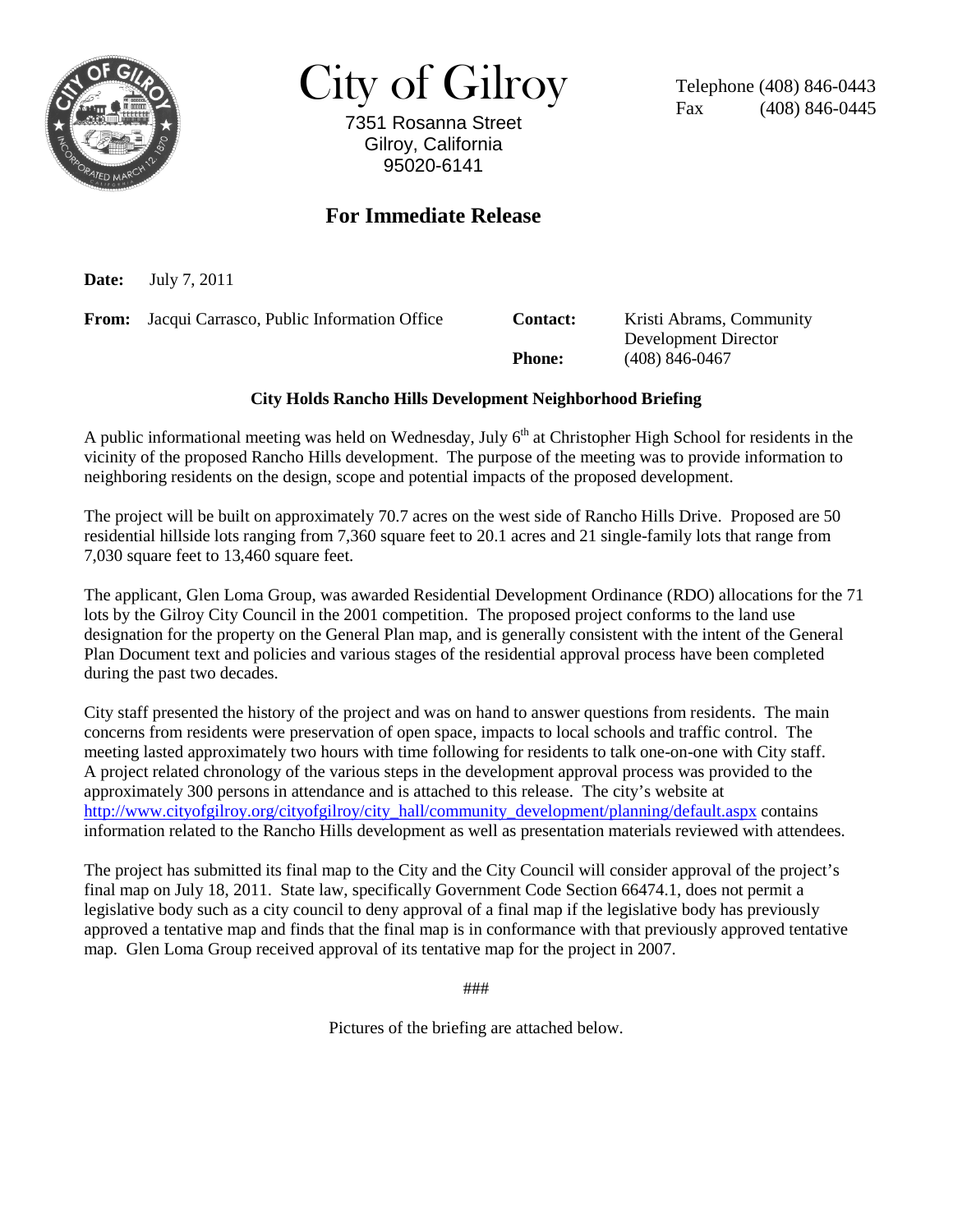# **RANCHO HILLS SUBDIVISION EDUCATIONAL BRIEFING SESSION**

**7:00 PM Wednesday July 6, 2011 Christopher High School Gymnasium 850 Day Road, Gilroy, CA 95020**

# **AGENDA**

- 1. Introduction
	- a. City Administrator Tom Haglund
- 2. Presentation of Project History and Current Process
	- a. Melissa Durkin, Planner II
	- b. Rick Smelser, Public Works Director
- 3. Questions on Process
- 4. Closing

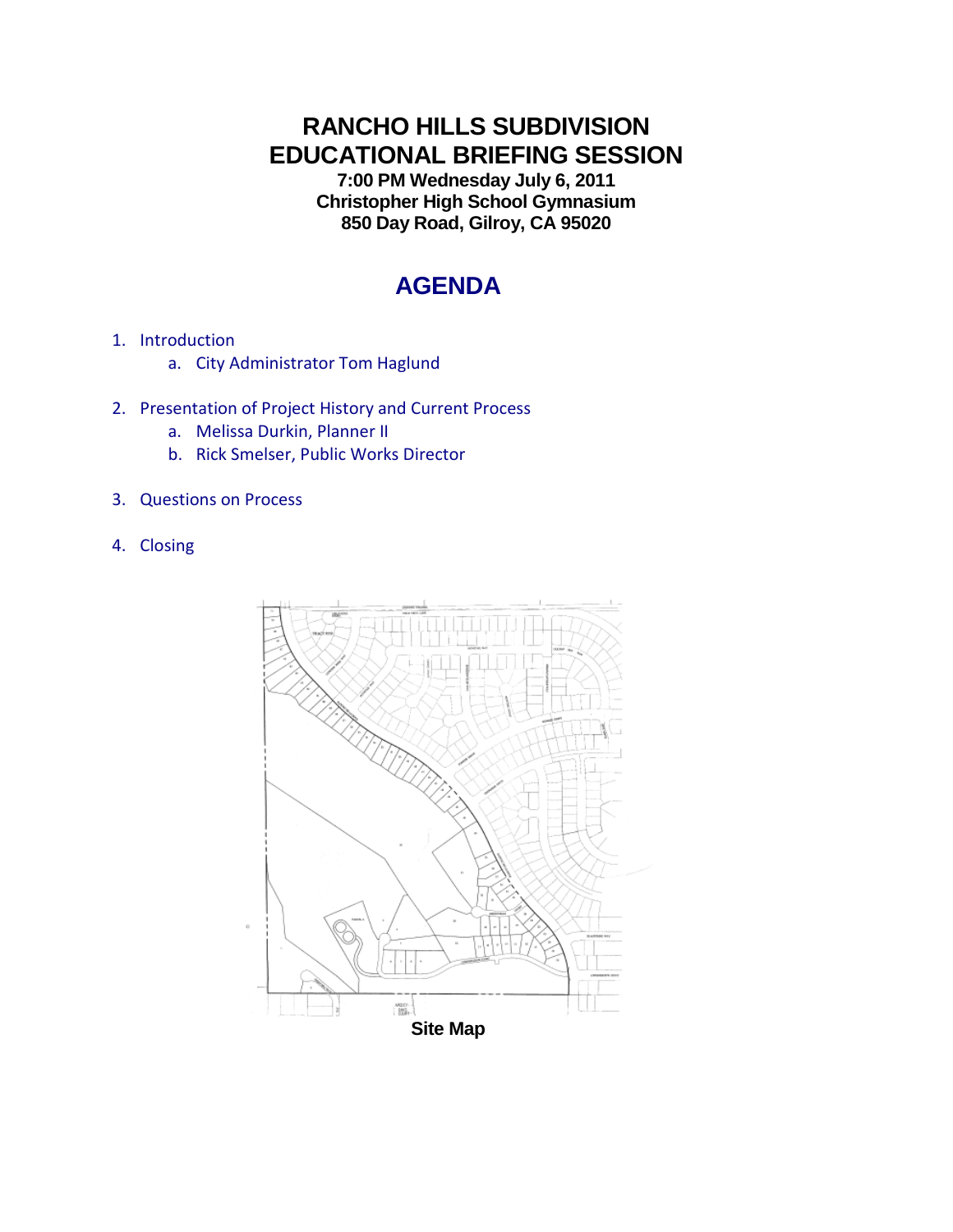#### **RANCHO HILLS SUBDIVISION APPROVAL CHRONOLOGY**

- 1979: 1979-1999 the property is designated in the General Plan as a combination of hillside residential, low density residential, and park/public facility. Zoning during this time was RH (Residential Hillside), R1 (Single Family Residential), and PF (Park/Public Facility).
- 1982: City Council awards first Residential Development Ordinance (RDO) allocations for growth management of the property. Thereafter, the property consistently receives RDO allocations until the final RDOs are awarded in 2002 (2001 RDO competition).
- March 23, 1995: Valley Title Company submits Z 95-03 to place a Planned Unit Development (PUD) overlay on this property. The PUD would allow the on-site density transfer PF public facility areas and RH residential hillside homes to be transferred from the upper hillside to multi-family (attached homes) and higher-density single-family homes (4,000 sq. ft. lots) areas below the upper hillside in order to preserve the hillside from development.
- December 1, 1995: Valley Title Company submits A/S 95-34, which is a PUD architectural and site review of 247 homes and a land plan that proposes to transfer density from the RH and PF portions of the property to the R1 portions of the property. This would allow the preservation of the hillside area in exchange for development of attached homes on the south end of project site, west of Rancho Hills Drive (future—number of units unidentified); 4,000 square-foot lots north of Sunrise Drive, west of Santa Teresa Blvd (future—80+/ units proposed); and 4,000 square-foot lots on Arapaho Drive and Benbow Drive, west of Santa Teresa Blvd (19 lots—approved as part of TM 95-02). All other lots in the PUD would be single-family homes on 6,000+ square-foot lots. This was intended to preserve the upper hillside for posterity.
- April 22, 1996: City Council approves PUD architectural and site review A/S 95-34, which permits, but does not require, density transfer of approximately 48 units from RH and PF to R1 portions of the site.
- May 6, 1996: City Council adopts the rezoning (Z 95-03) from RH, R1 and PF to RH-R1-PF/PUD.
- Prior to the 1996 hearings the City receives several letters and hundreds of petition signatures opposing the density transfer because it would allow 4,000 square-foot lots and attached homes. In response to strong opposition the developer proposes not to pursue a density transfer. The city subsequently approves maps on this property without the density transfer.
- December 7, 2006: The Planning Commission recommends approval of TM 05-01 and the environmental document (negative declaration). [Reference: Resolution No. 2010-60, TM 05-01 & Resolution No. 2007-09]
- December 18, 2006: The City Council holds a public hearing to consider TM 05-01 and the environmental document (negative declaration). [Reference: Resolution No. 2010-60, TM 05-01 & Resolution No. 2007-09]
- January 22, 2007: City Council approves TM 05-01 for 21-Single Family Residential and 50-Hillside Residential Lots and adopts the Negative Declaration.
- October 4, 2010: City Council extends expired performance agreement for RDO units (Tentative Map has remained continuously valid since approval).
- City of Gilroy is in the process of reviewing the final map for conformance with the tentative map which is tentatively scheduled for approval at the July, 18, 2011 City Council Meeting.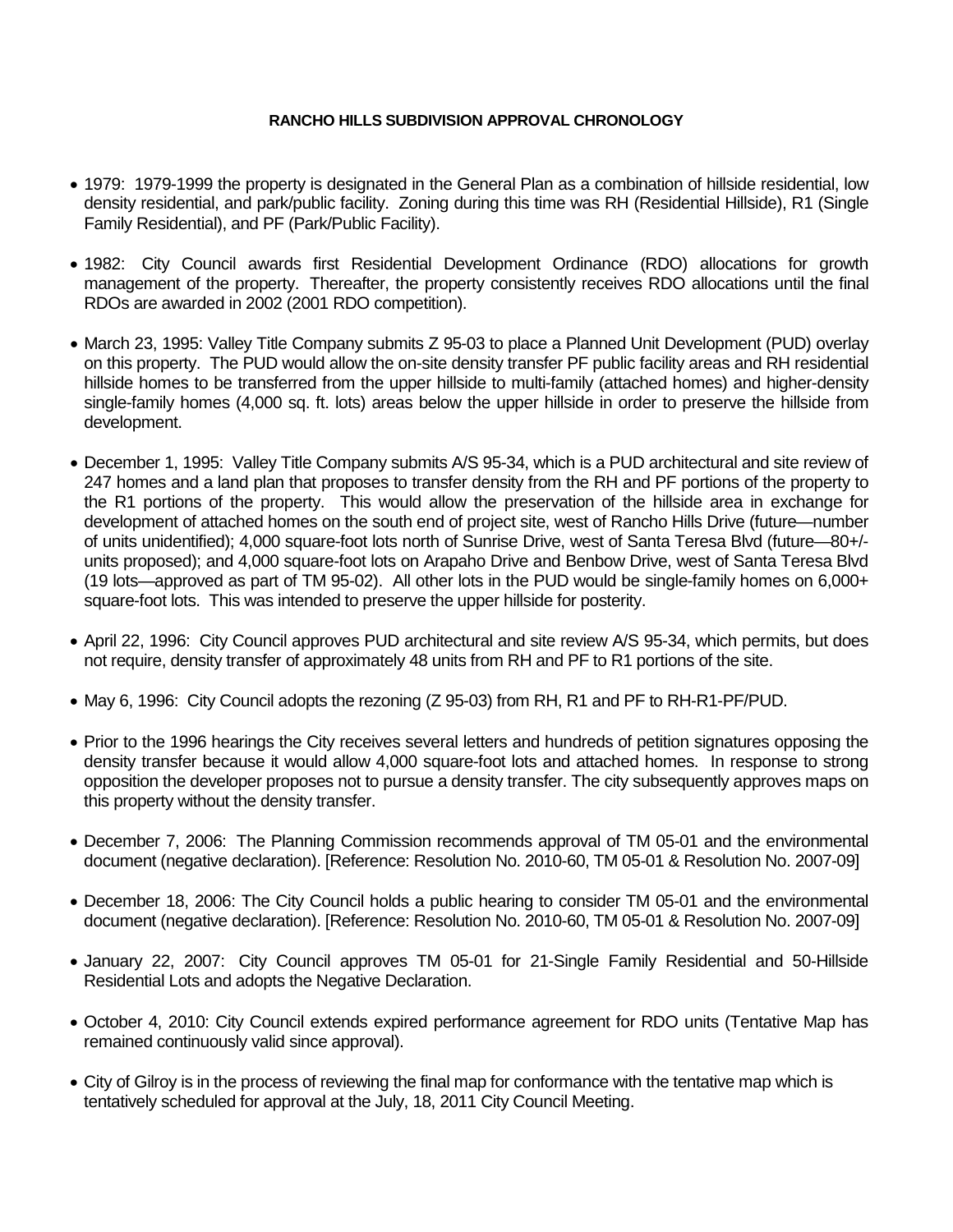

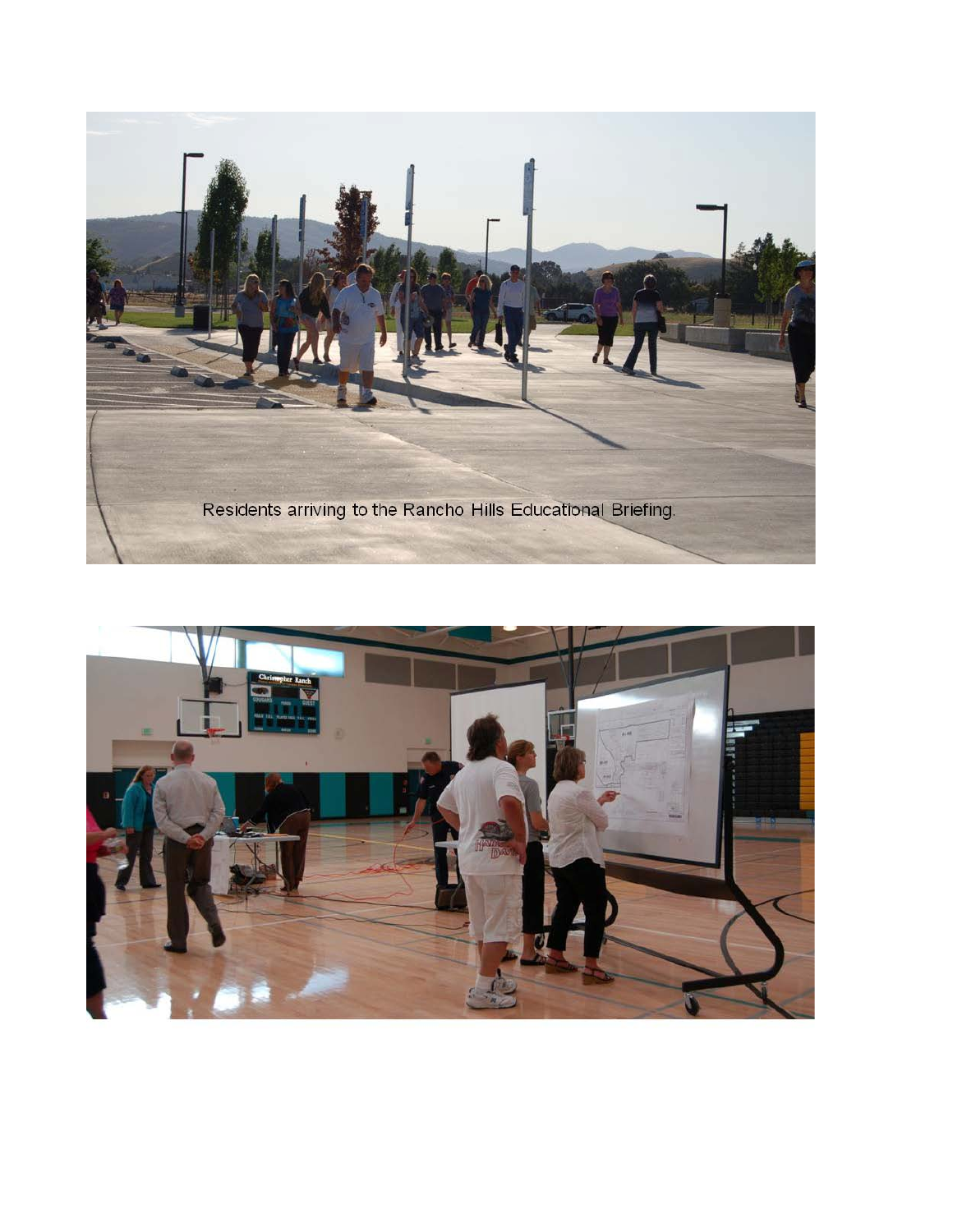